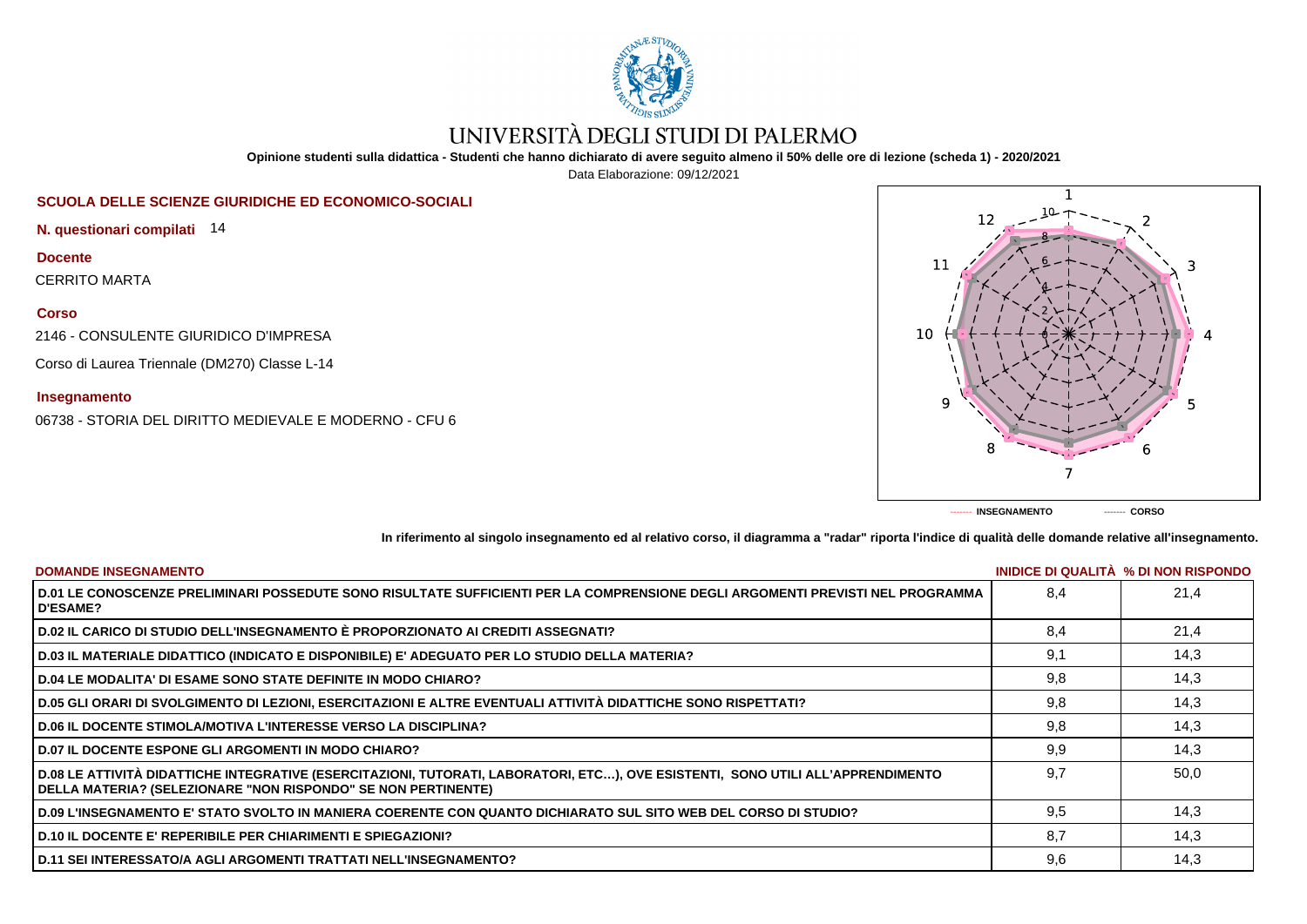**DOMANDE INSEGNAMENTO INIDICE DI QUALITÀ % DI NON RISPONDO**

**D.12 SEI COMPLESSIVAMENTE SODDISFATTO DI COME E' STATO SVOLTO QUESTO INSEGNAMENTO, ANCHE NEL CASO IN CUI QUESTO SIA STATO FRUITO CON MODALITA' A DISTANZA?**

### **INFO STUDENTE E SUGGERIMENTI**

|                                                                                                                                                                    | 1° IN CORSO                                                                 |           | 2° IN CORSO                                | 3° IN CORSO                                                                                                       |      | 4° IN CORSO         |                                                                                  |                                          | 5° IN CORSO                                                                                                                                           |                                             | 6° IN CORSO |                                           | <b>FUORI CORSO</b>  |
|--------------------------------------------------------------------------------------------------------------------------------------------------------------------|-----------------------------------------------------------------------------|-----------|--------------------------------------------|-------------------------------------------------------------------------------------------------------------------|------|---------------------|----------------------------------------------------------------------------------|------------------------------------------|-------------------------------------------------------------------------------------------------------------------------------------------------------|---------------------------------------------|-------------|-------------------------------------------|---------------------|
| <b>D.02 ANNO DI CORSO</b>                                                                                                                                          | 78,6                                                                        | 0,0       |                                            | 14,3                                                                                                              |      | 0,0                 |                                                                                  | 0,0                                      |                                                                                                                                                       | 0,0                                         |             |                                           | 7,1                 |
|                                                                                                                                                                    | <b>LICEO</b><br><b>LICEO SOCIO-</b><br><b>CLASSICO</b><br><b>PEDAGOGICO</b> |           | <b>IST. TECNICO</b><br><b>PER GEOMETRI</b> | <b>LICEO</b><br><b>SCIENTIFICO</b>                                                                                |      | <b>IST. TECNICO</b> |                                                                                  | IST.<br><b>COMMERCIALE PROFESSIONALE</b> |                                                                                                                                                       | <b>ALTRI LICEI</b>                          |             | <b>IST. TECNICO</b><br><b>INDUSTRIALE</b> | <b>ALTRO</b>        |
| <b>D.01 SCUOLA SECONDARIA DI</b><br><b>PROVENIENZA</b>                                                                                                             | 0,0<br>21,4                                                                 |           | 7,1                                        | 7,1                                                                                                               | 28,6 |                     |                                                                                  | 0,0                                      |                                                                                                                                                       | 7,1                                         |             | 0,0                                       | 28,6                |
|                                                                                                                                                                    |                                                                             |           | <b>FUORI SEDE PENDOLARE</b>                |                                                                                                                   |      |                     |                                                                                  | <b>FUORI SEDE STANZIALE</b>              |                                                                                                                                                       |                                             |             |                                           |                     |
| <b>D.02 RESIDENZA</b>                                                                                                                                              |                                                                             | 35,7      |                                            |                                                                                                                   | 57,1 |                     |                                                                                  |                                          |                                                                                                                                                       |                                             |             | 7,1                                       |                     |
|                                                                                                                                                                    | $0 - 30$                                                                    | $31 - 60$ | 61-90                                      | $91 - 120$                                                                                                        |      | 121-150             | 151-180                                                                          |                                          | 181-210                                                                                                                                               |                                             | 211-240     | 241-270                                   | 271-300             |
| <b>D.03 NUMERO TOTALE DI CREDITI</b><br><b>ACQUISITI ALLA DATA DELLA</b><br><b>RILEVAZIONE</b>                                                                     | 71,4                                                                        | 14,3      | 0,0                                        | 7,1                                                                                                               |      | 0,0                 | 7,1                                                                              |                                          | 0,0                                                                                                                                                   |                                             | 0,0         | 0,0                                       | 0,0                 |
|                                                                                                                                                                    | <b>ESCLUSIVAMENTE IN</b><br><b>PRESENZA</b>                                 |           |                                            | SIMULTANEAMENTE IN<br>PRESENZA O IN MODALITÀ<br><b>BLENDED (IN PARTE A</b><br><b>DISTANZA)</b>                    |      | <b>DISTANZA,</b>    | <b>ESCLUSIVAMENTE A</b><br><b>PREVALENTEMENTE IN</b><br><b>MODALITÀ SINCRONA</b> |                                          | PREVALENTEMENTE IN<br><b>MODALITÀ ASINCRONA (CON</b><br>PUBBLICAZIONE DI LEZIONI<br><b>REGISTRATE ED EVENTUALI</b><br><b>INCONTRI CON IL DOCENTE)</b> | <b>ESCLUSIVAMENTE A</b><br><b>DISTANZA.</b> |             |                                           | <b>NON RISPONDO</b> |
| <b>D.13 L'INSEGNAMENTO È STATO</b><br><b>EROGATO DAL DOCENTE</b>                                                                                                   | 0,0                                                                         |           |                                            | 0,0                                                                                                               |      | 85,7                |                                                                                  |                                          |                                                                                                                                                       | 0,0                                         |             |                                           | 14,3                |
|                                                                                                                                                                    | <b>INTERAMENTE IN PRESENZA</b>                                              |           |                                            | <b>PREVALENTEMENTE IN</b><br>PRESENZA (PER OLTRE IL 75% E PARZIALMENTE A DISTANZA<br><b>DEL MONTE ORE TOTALE)</b> |      |                     | (CIRCA IL 50% DELLE ORE PER<br><b>CIASCUNA MODALITÀ)</b>                         |                                          | <b>PARZIALMENTE IN PRESENZA ESCLUSIVAMENTE A DISTANZA</b>                                                                                             |                                             |             |                                           | <b>NON RISPONDO</b> |
| <b>D.14 IN CASO DI DIDATTICA</b><br><b>"BLENDED" O DI LEZIONI RESE</b><br>DISPONIBILI IN PIATTAFORMA, HAI<br><b>SCELTO DI FREQUENTARE</b><br><b>L'INSEGNAMENTO</b> | 0,0                                                                         |           |                                            | 0,0                                                                                                               |      | 0,0                 |                                                                                  |                                          |                                                                                                                                                       | 78,6                                        |             |                                           | 21,4                |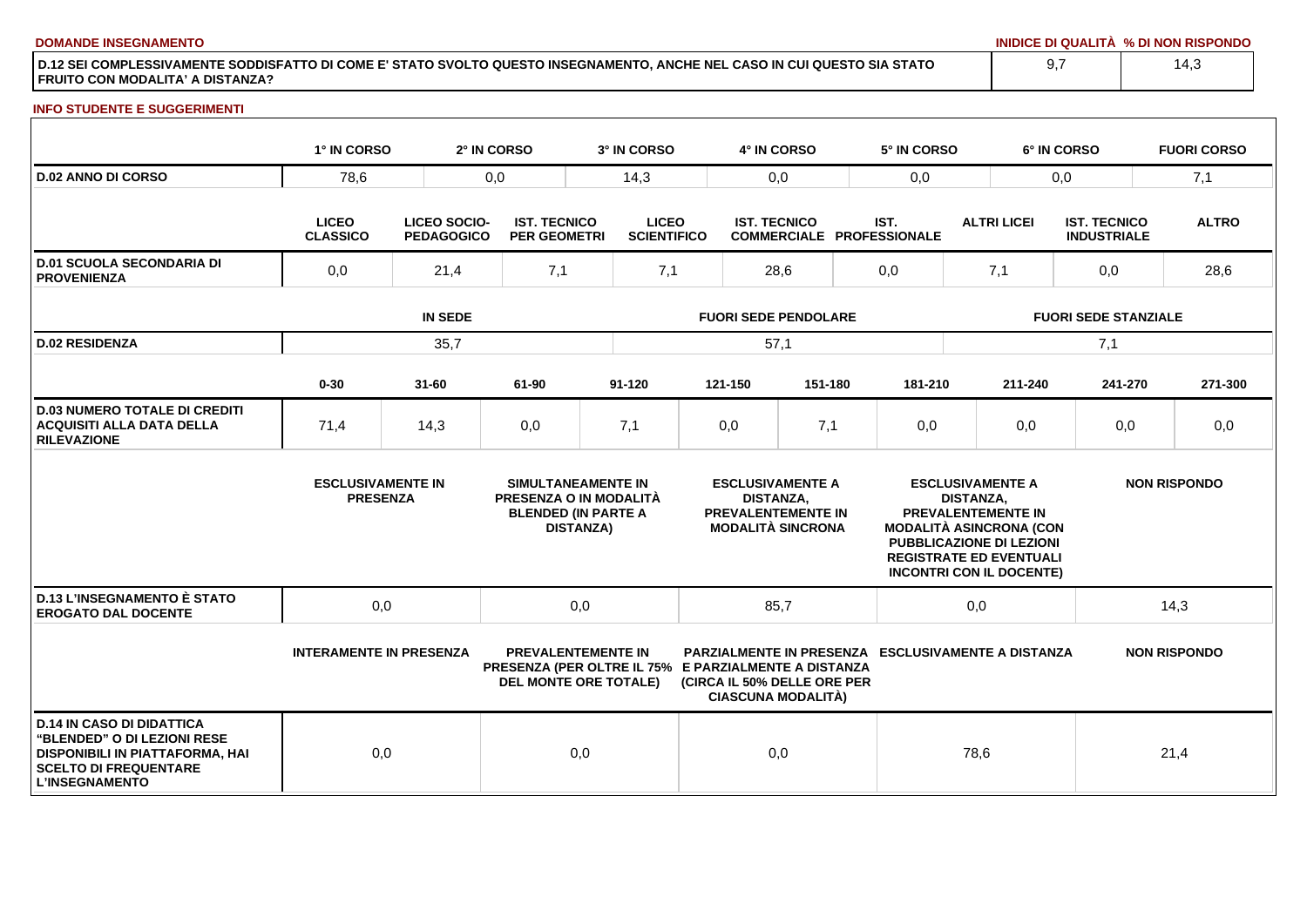|                                                                                                                                                                                                                           |                                                                                                                                                                                                                   | SÌ               |     | <b>NO</b>                                                                                                       |                                                                               |     |                                                                  |                   | <b>SOLO IN PARTE</b>                                        |                                                                                 |                                           |                     | <b>NON RISPONDO</b> |                     |                               |
|---------------------------------------------------------------------------------------------------------------------------------------------------------------------------------------------------------------------------|-------------------------------------------------------------------------------------------------------------------------------------------------------------------------------------------------------------------|------------------|-----|-----------------------------------------------------------------------------------------------------------------|-------------------------------------------------------------------------------|-----|------------------------------------------------------------------|-------------------|-------------------------------------------------------------|---------------------------------------------------------------------------------|-------------------------------------------|---------------------|---------------------|---------------------|-------------------------------|
| <b>D.15 INDIPENDENTEMENTE DALLA</b><br><b>MODALITÀ DI EROGAZIONE</b><br>DELL'INSEGNAMENTO, IL DOCENTE<br>HA RESO DISPONIBILI LE SUE LEZIONI<br><b>REGISTRATE SU PIATTAFORMA?</b>                                          | 0,0                                                                                                                                                                                                               |                  |     |                                                                                                                 | 78,6                                                                          |     |                                                                  |                   | 0,0                                                         |                                                                                 |                                           |                     | 21,4                |                     |                               |
|                                                                                                                                                                                                                           | <b>TRAMITE</b><br><b>TRAMITE</b><br><b>RICEVIMENTO SU</b><br><b>APPUNTAMENTI A</b><br><b>RICHIESTA SU</b><br>PIATTAFORMA,<br><b>NEGLI ORARI</b><br><b>PIATTAFORMA</b><br><b>PREDEFINITI DAL</b><br><b>DOCENTE</b> |                  |     | <b>TRAMITE EMAIL</b>                                                                                            |                                                                               |     | <b>TRAMITE CHAT O</b><br>PER TELEFONO, SU<br><b>APPUNTAMENTO</b> |                   | DURANTE LE LEZIONI DURANTE LE LEZIONI<br><b>IN PRESENZA</b> |                                                                                 | A DISTANZA                                |                     |                     | <b>NON RISPONDO</b> |                               |
| D.16 CON QUALI MODALITÀ HAI<br><b>INTERAGITO PREVALENTEMENTE CON</b><br>IL DOCENTE DURANTE LA FASE DI<br><b>SVOLGIMENTO DELL'INSEGNAMENTO?</b>                                                                            | 0,0                                                                                                                                                                                                               |                  | 7,1 | 7,1                                                                                                             |                                                                               | 7,1 |                                                                  |                   | 0,0                                                         |                                                                                 | 50,0                                      |                     | 28,6                |                     |                               |
|                                                                                                                                                                                                                           | $\mathbf{1}$                                                                                                                                                                                                      | $\mathbf{2}$     |     | 3                                                                                                               | 4                                                                             | 5   |                                                                  | 6                 | $\overline{7}$                                              |                                                                                 | 8                                         | 9                   |                     | 10                  | <b>NON</b><br><b>RISPONDO</b> |
| D.17 IL DOCENTE TI E SEMBRATO A<br><b>SUO AGIO NELLA GESTIONE DELLA</b><br><b>DIDATTICA A DISTANZA?</b>                                                                                                                   | 0,0                                                                                                                                                                                                               | 0,0              |     | 0,0                                                                                                             | 0,0                                                                           | 0,0 |                                                                  | 7,1               | 7,1                                                         | 0,0                                                                             |                                           | 28,6                |                     | 42,9                | 14,3                          |
|                                                                                                                                                                                                                           | <b>NELLA STESSA CITTÀ SEDE</b>                                                                                                                                                                                    | <b>DEL CORSO</b> |     |                                                                                                                 | IN UN'ALTRA CITTÀ/PAESE,<br><b>ENTRO 50 KM DALLA SEDE</b><br><b>DEL CORSO</b> |     | IN UN'ALTRA CITTÀ/PAESE, A<br>PIÙ DI 50 KM DALLA SEDE DEL        | <b>CORSO</b>      |                                                             |                                                                                 | IN UN ALTRO PAESE UE O<br><b>EXTRA UE</b> |                     |                     | <b>NON RISPONDO</b> |                               |
| <b>D.18 NEL PERIODO DI FREQUENZA</b><br>DELL'INSEGNAMENTO HAI ABITATO<br><b>PREVALENTEMENTE:</b>                                                                                                                          |                                                                                                                                                                                                                   | 35,7             |     |                                                                                                                 | 7,1                                                                           |     |                                                                  | 28,6              |                                                             | 0,0                                                                             |                                           |                     | 28,6                |                     |                               |
|                                                                                                                                                                                                                           | <b>UNO SPAZIO PRIVATO</b>                                                                                                                                                                                         |                  |     | SI, HO AVUTO A DISPOSIZIONE SI, HO AVUTO A DISPOSIZIONE SI, HO AVUTO A DISPOSIZIONE<br>UNO SPAZIO CONDIVISO CON | <b>ORARI A ROTAZIONE</b>                                                      |     | <b>UNO SPAZIO CONDIVISO E</b><br><b>CON SOVRAPPOSIZIONE DI</b>   | <b>ORARI</b>      |                                                             | <b>NO, NON HO AVUTO A</b><br><b>DISPOSIZIONE UNO SPAZIO</b><br><b>SPECIFICO</b> |                                           | <b>NON RISPONDO</b> |                     |                     |                               |
| <b>D.19 NELL'ALLOGGIO IN CUI HAI</b><br><b>ABITATO HAI AVUTO A DISPOSIZIONE</b><br>UNO SPAZIO NEL QUALE POTERE<br>SVOLGERE EVENTUALI ATTIVITÀ DI<br><b>STUDIO A DISTANZA (LEZIONI,</b><br><b>COLLOQUI CON DOCENTI, )?</b> |                                                                                                                                                                                                                   | 57,1             |     |                                                                                                                 | 7,1                                                                           |     | 0,0                                                              |                   |                                                             | 0,0                                                                             |                                           |                     |                     | 35,7                |                               |
|                                                                                                                                                                                                                           |                                                                                                                                                                                                                   | ${\sf PC}$       |     |                                                                                                                 | <b>TABLET</b>                                                                 |     |                                                                  | <b>SMARTPHONE</b> |                                                             |                                                                                 | <b>ALTRO</b>                              |                     |                     | <b>NON RISPONDO</b> |                               |
| <b>D.20 DURANTE LA FREQUENZA</b><br><b>DELL'INSEGNAMENTO QUALE</b><br>STRUMENTAZIONE HAI UTILIZZATO IN<br><b>CASA PIÙ FREQUENTEMENTE?</b>                                                                                 |                                                                                                                                                                                                                   | 64,3             |     |                                                                                                                 | 14,3                                                                          |     | 7,1                                                              |                   |                                                             | 0,0                                                                             |                                           |                     | 14,3                |                     |                               |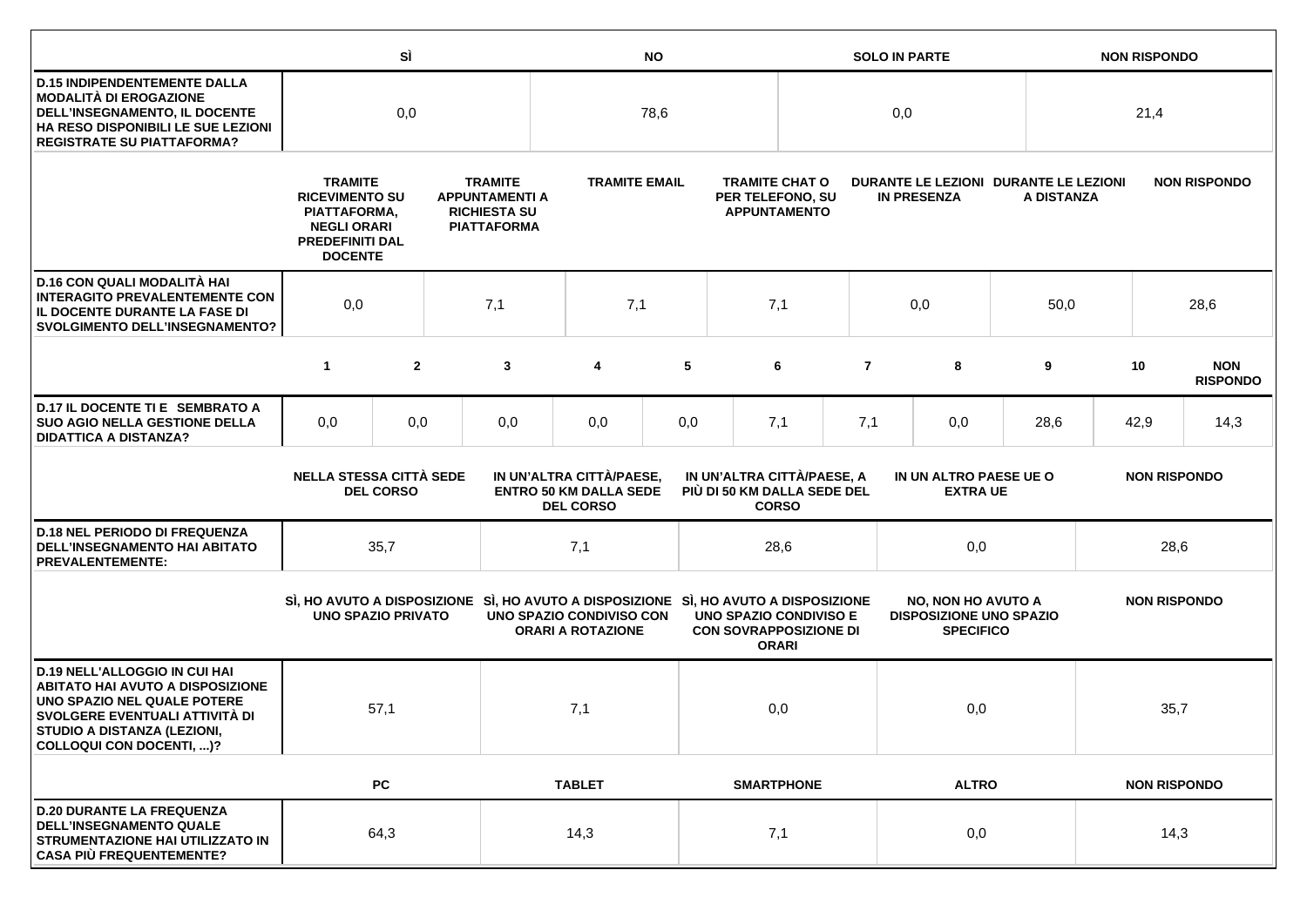|                                                                                                                                                                                                                                                                                    |             | AD USO ESCLUSIVAMENTE<br><b>PERSONALE</b> | AD USO CONDIVISO, CON<br><b>ORARI A ROTAZIONE</b> |     | AD USO CONDIVISO, CON<br>NON HO AVUTO A<br><b>SOVRAPPOSIZIONE DI ORARI</b><br><b>DISPOSIZIONE IN CASA</b> |           |                |  |                     | <b>ALCUNO STRUMENTO</b> | <b>NON RISPONDO</b> |                               |  |  |  |
|------------------------------------------------------------------------------------------------------------------------------------------------------------------------------------------------------------------------------------------------------------------------------------|-------------|-------------------------------------------|---------------------------------------------------|-----|-----------------------------------------------------------------------------------------------------------|-----------|----------------|--|---------------------|-------------------------|---------------------|-------------------------------|--|--|--|
| <b>D.21 CON QUALE MODALITÀ DI</b><br>UTILIZZO HAI AVUTO A DISPOSIZIONE<br>IN CASA UN PC/TABLET?                                                                                                                                                                                    | 7,1<br>71,4 |                                           |                                                   |     | 0,0                                                                                                       |           |                |  |                     | 0,0<br>21,4             |                     |                               |  |  |  |
|                                                                                                                                                                                                                                                                                    | $\mathbf 1$ | $\overline{2}$                            | $\mathbf{3}$                                      | 4   | 5                                                                                                         | 6         | $\overline{7}$ |  | 8                   | 9                       | 10                  | <b>NON</b><br><b>RISPONDO</b> |  |  |  |
| <b>D.22 LE APPARECCHIATURE</b><br>(COMPUTER, TABLET, TELEFONINO) E<br>LA CONNESSIONE INTERNET A TUA<br><b>DISPOSIZIONE TI HANNO PERMESSO</b><br>DI FRUIRE IN MODO SODDISFACENTE<br>(AUDIO, VIDEO, INTERATTIVITÀ) DELLE<br>ATTIVITÀ DELL'INSEGNAMENTO<br><b>EROGATE A DISTANZA?</b> | 0,0         | 0,0                                       | 0,0                                               | 0,0 | 14,3                                                                                                      | 14,3      | 7,1            |  | 0,0                 | 21,4                    | 28,6                | 14,3                          |  |  |  |
|                                                                                                                                                                                                                                                                                    |             | SI<br><b>NO</b>                           |                                                   |     |                                                                                                           |           |                |  |                     | <b>NON RISPONDO</b>     |                     |                               |  |  |  |
| <b>D.23 SUGGERISCI DI ALLEGGERIRE IL</b><br><b>CARICO DIDATTICO COMPLESSIVO</b>                                                                                                                                                                                                    |             | 28,6                                      |                                                   |     | 42,9                                                                                                      |           |                |  |                     | 28,6                    |                     |                               |  |  |  |
|                                                                                                                                                                                                                                                                                    |             | SI<br><b>NO</b>                           |                                                   |     |                                                                                                           |           |                |  | <b>NON RISPONDO</b> |                         |                     |                               |  |  |  |
| <b>D.24 SUGGERISCI DI AUMENTARE</b><br>L'ATTIVITA' DI SUPPORTO DIDATTICO                                                                                                                                                                                                           |             | 14,3                                      |                                                   |     | 57,1                                                                                                      |           |                |  |                     | 28,6                    |                     |                               |  |  |  |
|                                                                                                                                                                                                                                                                                    |             | <b>SI</b><br><b>NO</b>                    |                                                   |     |                                                                                                           |           |                |  | <b>NON RISPONDO</b> |                         |                     |                               |  |  |  |
| <b>D.25 SUGGERISCI DI FORNIRE PIU'</b><br><b>CONOSCENZE DI BASE</b>                                                                                                                                                                                                                |             | 21,4                                      |                                                   |     | 42,9                                                                                                      |           |                |  |                     | 35,7                    |                     |                               |  |  |  |
|                                                                                                                                                                                                                                                                                    |             | SI<br><b>NO</b>                           |                                                   |     |                                                                                                           |           |                |  | <b>NON RISPONDO</b> |                         |                     |                               |  |  |  |
| <b>D.26 SUGGERISCI DI ELIMINARE DAL</b><br>PROGRAMMA ARGOMENTI GIA'<br>TRATTATI IN ALTRI INSEGNAMENTI                                                                                                                                                                              |             | 21,4                                      |                                                   |     | 57,1                                                                                                      |           |                |  |                     | 21,4                    |                     |                               |  |  |  |
|                                                                                                                                                                                                                                                                                    |             | SI                                        |                                                   |     |                                                                                                           | <b>NO</b> |                |  |                     |                         | <b>NON RISPONDO</b> |                               |  |  |  |
| <b>D.27 SUGGERISCI DI MIGLIORARE IL</b><br><b>COORDINAMENTO CON ALTRI</b><br><b>INSEGNAMENTI</b>                                                                                                                                                                                   |             | 28,6                                      |                                                   |     | 35,7                                                                                                      |           |                |  |                     | 35,7                    |                     |                               |  |  |  |
|                                                                                                                                                                                                                                                                                    |             | SI                                        |                                                   |     | <b>NO</b>                                                                                                 |           |                |  |                     | <b>NON RISPONDO</b>     |                     |                               |  |  |  |
| <b>D.28 SUGGERISCI DI MIGLIORARE LA</b><br><b>QUALITA' DEL MATERIALE DIDATTICO</b>                                                                                                                                                                                                 |             | 35,7                                      |                                                   |     | 35,7                                                                                                      |           |                |  |                     | 28,6                    |                     |                               |  |  |  |